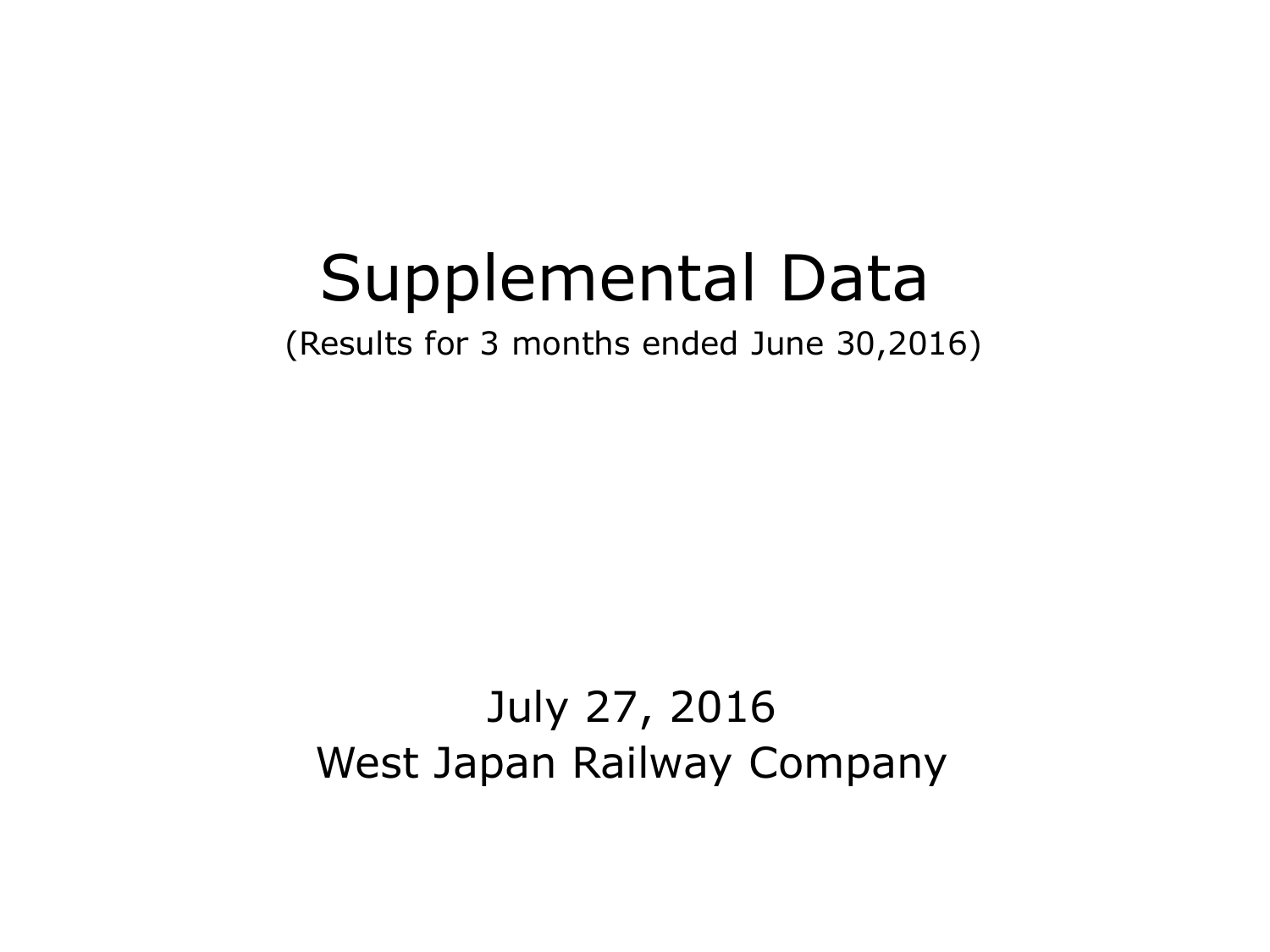### 1. Financial Highlights



¥Billions

|                                         | 3 months<br>3 months<br>ended<br>ended |                    | YoY                            |              | <b>Results</b> | Forecasts<br>FY2017.3 | YoY                              |                 |
|-----------------------------------------|----------------------------------------|--------------------|--------------------------------|--------------|----------------|-----------------------|----------------------------------|-----------------|
|                                         | June 30, 2015<br>A                     | June 30, 2016<br>B | Increase/<br>(Decrease)<br>B-A | %<br>$B/A-1$ | FY2016.3<br>C  | As of July 27*<br>D.  | Increase/<br>(Decrease)<br>$D-C$ | $\%$<br>$D/C-1$ |
| <b>[Consolidated]</b>                   |                                        |                    |                                |              |                |                       |                                  |                 |
| <b>Operating Revenues</b>               | 341.3                                  | 338.1              | (3.2)                          | (0.9)        | 1,451.3        | 1,450.0               | (1.3)                            | (0.1)           |
| Operating Income                        | 51.0                                   | 45.3               | (5.6)                          | (11.2)       | 181.5          | 175.5                 | (6.0)                            | (3.3)           |
| <b>Recurring Profit</b>                 | 45.3                                   | 40.5               | (4.8)                          | (10.7)       | 162.2          | 159.5                 | (2.7)                            | (1.7)           |
| Profit attributable to owners of parent | 29.6                                   | 27.5               | (2.1)                          | (7.2)        | 85.8           | 106.5                 | 20.6                             | 24.0            |
| <b>[Non-Consolidated]</b>               |                                        |                    |                                |              |                |                       |                                  |                 |
| <b>Operating Revenues</b>               | 230.8                                  | 229.0              | (1.7)                          | (0.8)        | 954.2          | 952.5                 | (1.7)                            | (0.2)           |
| <b>Transportation Revenues</b>          | 205.8                                  | 203.3              | (2.4)                          | (1.2)        | 850.0          | 848.5                 | (1.5)                            | (0.2)           |
| <b>Operating Expenses</b>               | 187.1                                  | 190.4              | 3.2                            | 1.7          | 817.0          | 816.5                 | (0.5)                            | (0.1)           |
| Personnel costs                         | 57.9                                   | 56.2               | (1.6)                          | (2.8)        | 233.3          | 223.0                 | (10.3)                           | (4.4)           |
| Non personnel costs                     | 83.0                                   | 84.7               | 1.7                            | 2.1          | 392.4          | 390.5                 | (1.9)                            | (0.5)           |
| Energy costs                            | 11.3                                   | 9.9                | (1.3)                          | (11.8)       | 44.1           | 42.0                  | (2.1)                            | (4.8)           |
| Maintenance costs                       | 28.0                                   | 29.0               | 0.9                            | 3.5          | 152.8          | 153.0                 | 0.1                              | 0.1             |
| Miscellaneous costs                     | 43.6                                   | 45.7               | 2.0                            | 4.8          | 195.4          | 195.5                 | 0.0                              | 0.0             |
| Depreciation                            | 31.1                                   | 32.6               | 1.5                            | 4.8          | 132.3          | 137.5                 | 5.1                              | 3.9             |
| Operating Income                        | 43.6                                   | 38.5               | (5.0)                          | (11.6)       | 137.2          | 136.0                 | (1.2)                            | (0.9)           |
| <b>Recurring Profit</b>                 | 37.8                                   | 33.5               | (4.2)                          | (11.2)       | 116.7          | 119.0                 | 2.2                              | 1.9             |
| Net Income                              | 25.0                                   | 23.4               | (1.6)                          | (6.5)        | 61.1           | 82.0                  | 20.8                             | 34.2            |

Note: Figures in bracket ( ) are negative values.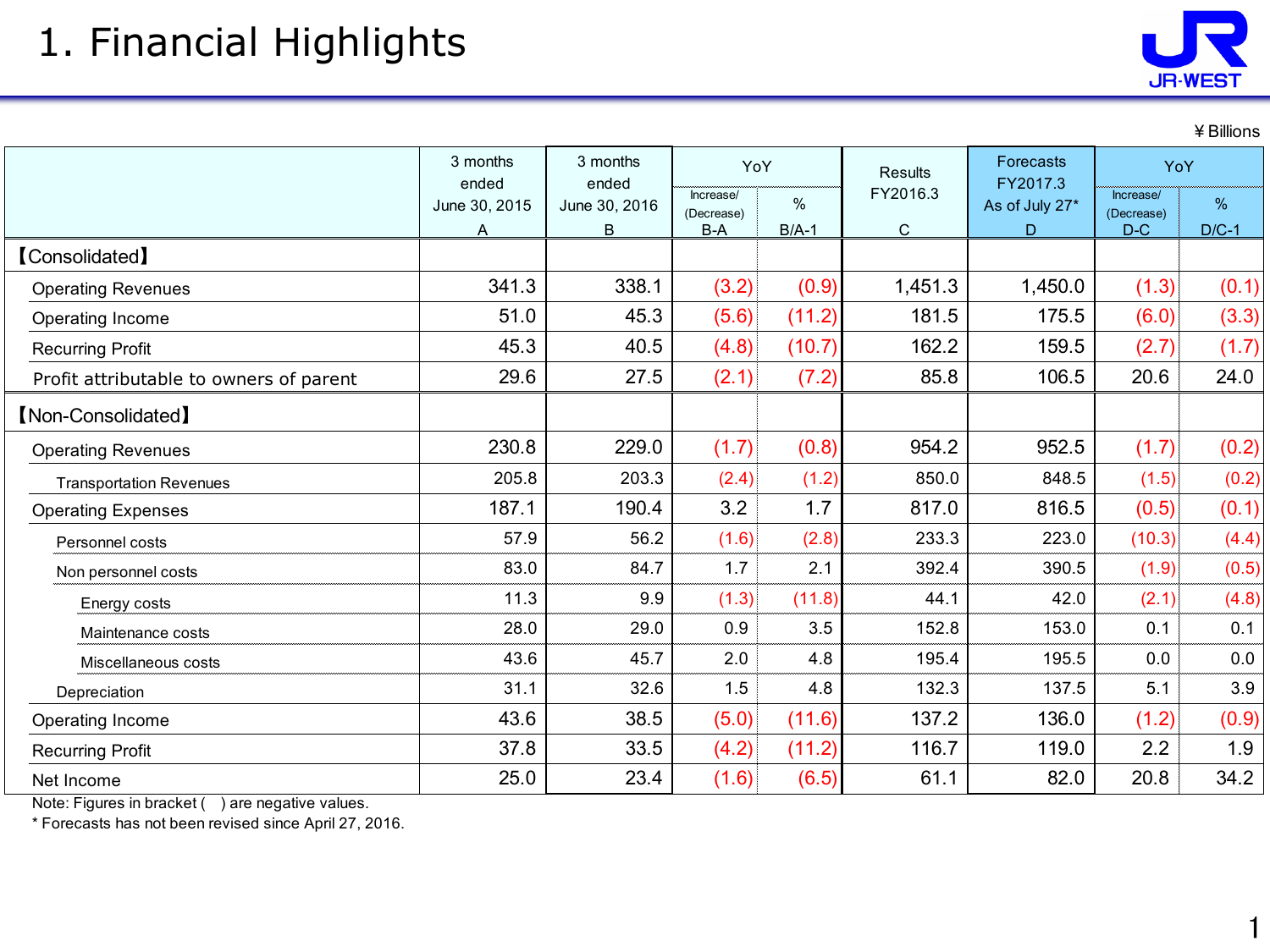#### 2. Non-Consolidated Financial Results and Forecasts



¥Billions

|                                     | 3 months<br>ended | 3 months<br>ended | YoY                     |                | <b>Results</b> | Forecasts<br>FY2017.3 |                         | YoY     |  |
|-------------------------------------|-------------------|-------------------|-------------------------|----------------|----------------|-----------------------|-------------------------|---------|--|
|                                     | June 30, 2015     | June 30, 2016     | Increase/<br>(Decrease) | $\%$           | FY2016.3       | As of July 27*        | Increase/<br>(Decrease) | $\%$    |  |
|                                     | A                 | B                 | $B-A$                   | $B/A-1$        | $\mathsf{C}$   | D                     | $D-C$                   | $D/C-1$ |  |
| <b>Operating Revenues</b>           | 230.8             | 229.0             | (1.7)                   | (0.8)          | 954.2          | 952.5                 | (1.7)                   | (0.2)   |  |
| <b>Transportation revenues</b>      | 205.8             | 203.3             | (2.4)                   | (1.2)          | 850.0          | 848.5                 | (1.5)                   | (0.2)   |  |
| Other                               | 24.9              | 25.6              | 0.7                     | 2.8            | 104.1          | 104.0                 | (0.1)                   | (0.2)   |  |
| <b>Operating Expenses</b>           | 187.1             | 190.4             | 3.2                     | 1.7            | 817.0          | 816.5                 | (0.5)                   | (0.1)   |  |
| Personnel costs                     | 57.9              | 56.2              | (1.6)                   | (2.8)          | 233.3          | 223.0                 | (10.3)                  | (4.4)   |  |
| Non personnel costs                 | 83.0              | 84.7              | 1.7                     | 2.1            | 392.4          | 390.5                 | (1.9)                   | (0.5)   |  |
| Energy costs                        | 11.3              | 9.9               | (1.3)                   | (11.8)         | 44.1           | 42.0                  | (2.1)                   | (4.8)   |  |
| Maintenance costs                   | 28.0              | 29.0              | 0.9                     | 3.5            | 152.8          | 153.0                 | 0.1                     | 0.1     |  |
| Miscellaneous costs                 | 43.6              | 45.7              | 2.0                     | 4.8            | 195.4          | 195.5                 | 0.0                     | 0.0     |  |
| Rental payments, etc.               | 6.6               | 7.5               | 0.9                     | 14.5           | 26.9           | 30.5                  | 3.5                     | 13.2    |  |
| Taxes                               | 8.4               | 9.2               | 0.7                     | 8.5            | 31.9           | 35.0                  | 3.0                     | 9.5     |  |
| Depreciation                        | 31.1              | 32.6              | 1.5                     | 4.8            | 132.3          | 137.5                 | 5.1                     | 3.9     |  |
| Operating Income                    | 43.6              | 38.5              | (5.0)                   | (11.6)         | 137.2          | 136.0                 | (1.2)                   | (0.9)   |  |
| Non-operating revenues and expenses | (5.7)             | (4.9)             | 0.7                     | (13.8)         | (20.4)         | (17.0)                | 3.4                     | (17.0)  |  |
| Non-operating revenues              | 0.9               | 0.8               | (0.0)                   |                | 6.3            | 6.5                   | 0.1                     |         |  |
| Non-operating expenses              | 6.6               | 5.8               | (0.8)                   |                | 26.8           | 23.5                  | (3.3)                   |         |  |
| <b>Recurring Profit</b>             | 37.8              | 33.5              | (4.2)                   | (11.2)         | 116.7          | 119.0                 | 2.2                     | 1.9     |  |
| Extraordinary profit and loss, net  | (0.6)             | (0.2)             | 0.4                     | $\blacksquare$ | (15.5)         | (1.0)                 | 14.5                    |         |  |
| Extraordinary profit                | 2.3               | 2.5               | 0.2                     |                | 19.5           |                       |                         |         |  |
| Extraordinary loss                  | 3.0               | 2.7               | (0.2)                   |                | 35.0           |                       |                         |         |  |
| Net Income                          | 25.0              | 23.4              | (1.6)                   | (6.5)          | 61.1           | 82.0                  | 20.8                    | 34.2    |  |

Note: Figures in bracket () are negative values.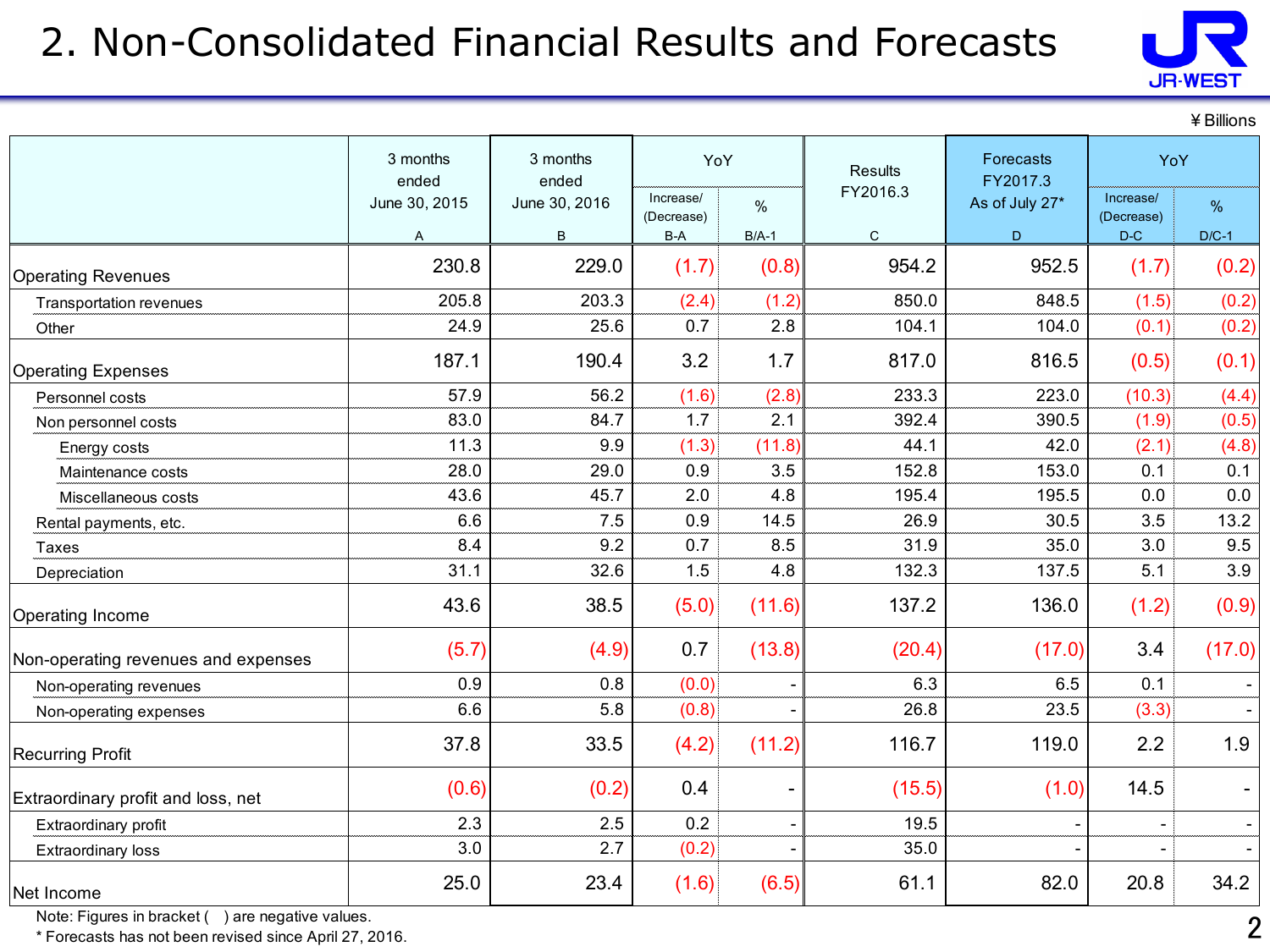3. Transportation Revenues and Passenger-Kilometers Results and Forecasts



Transportation Revenues **Passenger-Kilometers** 

|                                              |                                                      |          |                                   |         |                | ¥ Billions                                           |          | Millions of passenger-kilometers |                        |
|----------------------------------------------|------------------------------------------------------|----------|-----------------------------------|---------|----------------|------------------------------------------------------|----------|----------------------------------|------------------------|
|                                              | Results for 3 months ended June 30<br>$(4/1 - 6/30)$ |          | FY2017.3<br>FY2016.3<br>Forecasts |         | YoY            | Results for 3 months ended June 30<br>$(4/1 - 6/30)$ |          |                                  |                        |
|                                              | FY2016.3                                             | FY2017.3 | YoY                               | Results | As of July 27* |                                                      | FY2016.3 | FY2017.3                         | YoY                    |
| Total                                        | 205.8                                                | 203.3    | (2.4)<br>(1.2%)                   | 850.0   | 848.5          | (1.5)<br>(0.2%)                                      | 14,377   | 14,243                           | (134)<br>$(0.9\%)$     |
| Shinkansen                                   | 104.3                                                | 101.2    | (3.0)<br>$(3.0\%)$                | 437.2   | 435.5          | (1.7)<br>(0.4%                                       | 4,816    | 4,658                            | (158)<br>(3.3%)        |
| <b>Commuter Passes</b>                       | 2.5                                                  | 2.5      | (0.0)<br>(2.3%)                   | 10.1    |                |                                                      | 207      | 210                              | 3<br>1.5%              |
| Non-Commuter Passes                          | 101.7                                                | 98.7     | (3.0)<br>$(3.0\%)$                | 427.1   |                |                                                      | 4,609    | 4,447                            | (161)<br>(3.5%)        |
| <b>Conventional Lines</b>                    | 101.5                                                | 102.1    | 0.6<br>0.6%                       | 412.7   | 412.9          | 0.2<br>0.1%                                          | 9,560    | 9,584                            | 24<br>0.3%             |
| <b>Commuter Passes</b>                       | 36.0                                                 | 36.6     | 0.6<br>1.8%                       | 141.0   |                |                                                      | 5,987    | 5,977                            | (9)<br>(0.2%)          |
| Non-Commuter Passes                          | 65.5                                                 | 65.4     | (0.0)<br>$(0.1\%)$                | 271.7   |                |                                                      | 3,573    | 3,607                            | 34<br>1.0%             |
| Kansai Urban Area<br>(Kyoto-Osaka-Kobe Area) | 75.3                                                 | 76.0     | 0.6<br>0.9%                       | 302.2   | 302.9          | 0.6<br>0.2%                                          | 7,504    | 7,527                            | 23<br>0.3%             |
| <b>Commuter Passes</b>                       | 29.4                                                 | 30.0     | 0.5<br>2.0%                       | 115.6   |                |                                                      | 4,899    | 4,891                            | (8)<br>(0.2%)          |
| Non-Commuter Passes                          | 45.8                                                 | 45.9     | 0.0<br>0.2%                       | 186.5   |                |                                                      | 2,604    | 2,636                            | 32<br>1.2%             |
| <b>Other Lines</b>                           | 26.1                                                 | 26.1     | (0.0)<br>(0.3%)                   | 110.5   | 110.0          | (0.4)<br>(0.4%                                       | 2,056    | 2,057                            | $\mathbf{0}$<br>0.0%   |
| <b>Commuter Passes</b>                       | 6.5                                                  | 6.5      | 0.0<br>0.9%                       | 25.3    |                |                                                      | 1,087    | 1,086                            | (1)<br>$(0.1\%)$       |
| Non-Commuter Passes                          | 19.6                                                 | 19.5     | (0.1)<br>(0.7%)                   | 85.1    |                |                                                      | 968      | 970                              | $\overline{2}$<br>0.3% |
|                                              |                                                      |          |                                   |         |                |                                                      |          |                                  |                        |

Note: Figures in bracket () are negative values.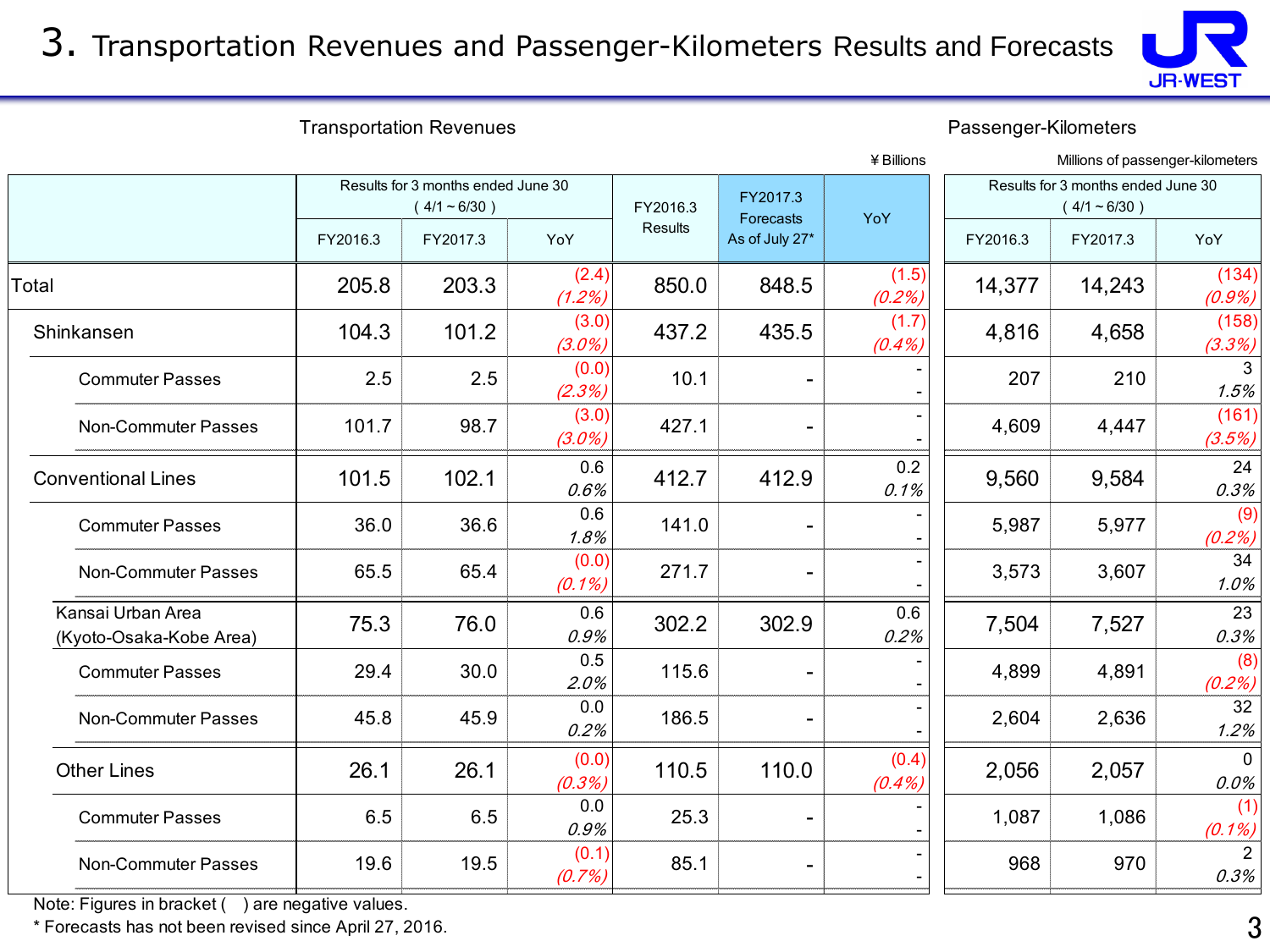

¥Billions

|                                         | 3 months<br>ended  | 3 months<br>ended  | YoY                            |              | <b>Results</b>          | Forecasts<br>FY2017.3 |                                                                                                                    |                          |
|-----------------------------------------|--------------------|--------------------|--------------------------------|--------------|-------------------------|-----------------------|--------------------------------------------------------------------------------------------------------------------|--------------------------|
|                                         | June 30, 2015<br>A | June 30, 2016<br>B | Increase/<br>(Decrease)<br>B-A | %<br>$B/A-1$ | FY2016.3<br>$\mathsf C$ | As of July 27*<br>D   | YoY<br>Increase/<br>(Decrease)<br>$D-C$<br>(1.3)<br>4.7<br>(6.0)<br>3.2<br>(0.3)<br>(3.6)<br>(2.7)<br>14.6<br>20.6 | $\%$<br>$D/C-1$          |
| <b>Operating Revenues</b>               | 341.3              | 338.1              | (3.2)                          | (0.9)        | 1,451.3                 | 1,450.0               |                                                                                                                    | (0.1)                    |
| <b>Operating Expenses</b>               | 290.3              | 292.8              | 2.4                            | 0.8          | 1,269.7                 | 1,274.5               |                                                                                                                    | 0.4                      |
| Operating Income                        | 51.0               | 45.3               | (5.6)                          | (11.2)       | 181.5                   | 175.5                 |                                                                                                                    | (3.3)                    |
| Non-operating revenues and expenses     | (5.6)              | (4.8)              | 0.8                            | (14.9)       | (19.2)                  | (16.0)                |                                                                                                                    | (17.0)                   |
| Non-operating revenues                  | 1.0                | 1.1                | 0.1                            |              | 7.8                     | 7.5                   |                                                                                                                    |                          |
| Non-operating expenses                  | 6.7                | 5.9                | (0.7)                          |              | 27.1                    | 23.5                  |                                                                                                                    |                          |
| <b>Recurring Profit</b>                 | 45.3               | 40.5               | (4.8)                          | (10.7)       | 162.2                   | 159.5                 |                                                                                                                    | (1.7)                    |
| Extraordinary profit and loss, net      | (0.5)              | (0.4)              | 0.1                            |              | (17.1)                  | (2.5)                 |                                                                                                                    | $\overline{\phantom{a}}$ |
| Extraordinary profit                    | 2.8                | 2.7                | (0.1)                          |              | 21.5                    |                       |                                                                                                                    |                          |
| Extraordinary loss                      | 3.4                | 3.1                | (0.2)                          |              | 38.6                    |                       |                                                                                                                    |                          |
| Profit attributable to owners of parent | 29.6               | 27.5               | (2.1)                          | (7.2)        | 85.8                    | 106.5                 |                                                                                                                    | 24.0                     |
| Comprehensive Income                    | 31.3               | 25.9               | (5.3)                          | (16.9)       | 104.8                   |                       |                                                                                                                    |                          |

Note: Figures in bracket ( ) are negative values.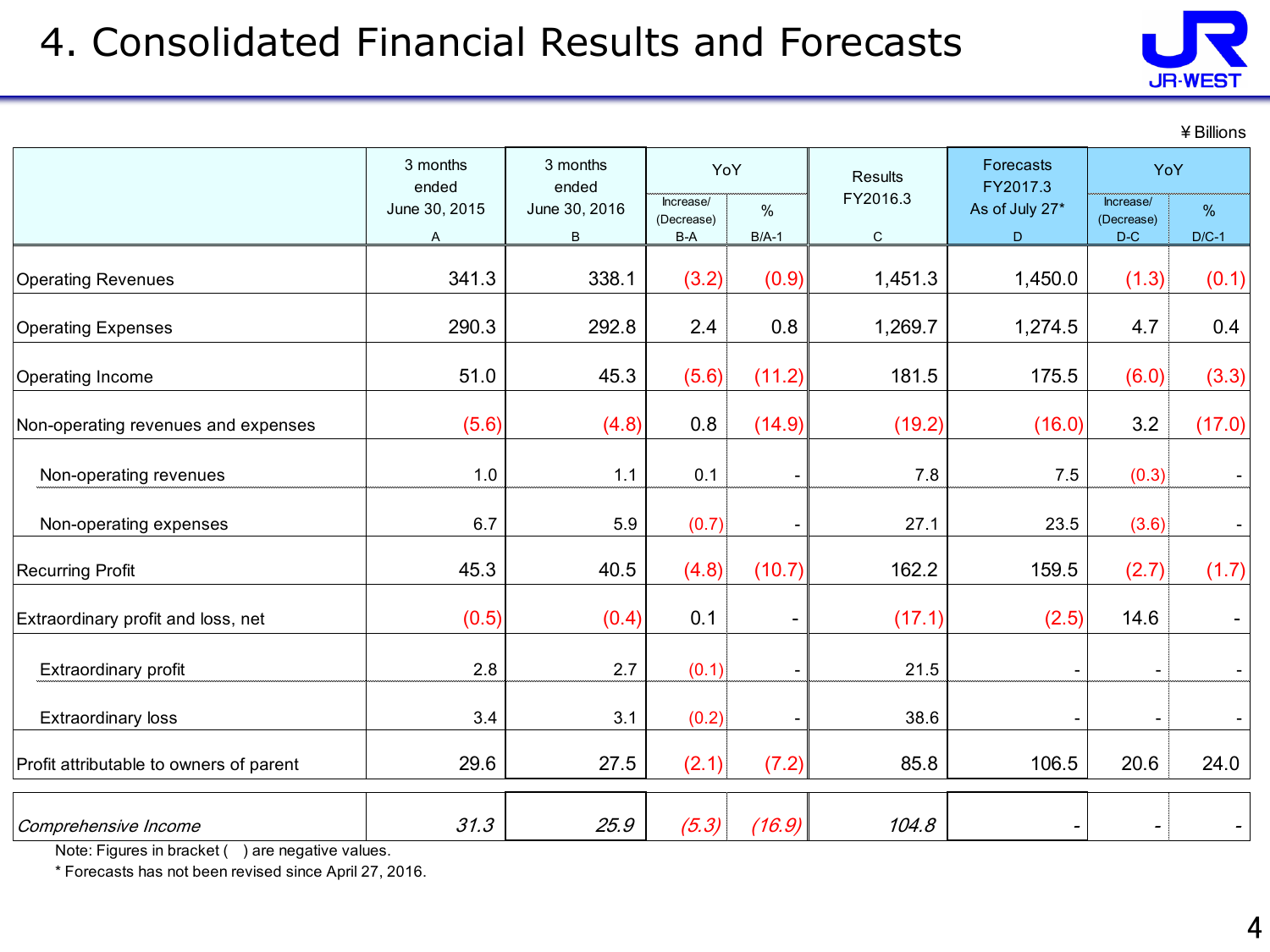

¥Billions

|                                          | 3 months<br>ended | 3 months<br>ended | YoY                     |         | <b>Results</b> | Forecasts<br>FY2017.3       | YoY                     |         |
|------------------------------------------|-------------------|-------------------|-------------------------|---------|----------------|-----------------------------|-------------------------|---------|
|                                          | June 30, 2015     | June 30, 2016     | Increase/<br>(Decrease) | $\%$    | FY2016.3       | As of July 27 <sup>*1</sup> | Increase/<br>(Decrease) | $\%$    |
|                                          | A                 | B                 | B-A                     | $B/A-1$ | $\mathsf C$    | D                           | $D-C$                   | $D/C-1$ |
| Operating Revenues <sup>*2</sup>         | 341.3             | 338.1             | (3.2)                   | (0.9)   | 1,451.3        | 1,450.0                     | (1.3)                   | (0.1)   |
| Transportation                           | 224.3             | 222.0             | (2.2)                   | (1.0)   | 928.7          | 925.7                       | (3.0)                   | (0.3)   |
| Retail                                   | 55.4              | 55.1              | (0.3)                   | (0.6)   | 232.0          | 241.8                       | 9.7                     | 4.2     |
| Sales of goods and food services         | 34.6              | 36.0              | 1.4                     | 4.2     | 144.9          | 152.1                       | 7.1                     | 4.9     |
| <b>Department Stores</b>                 | 18.9              | 17.2              | (1.7)                   | (9.2)   | 79.1           | 80.7                        | 1.5                     | 2.0     |
| Real estate                              | 22.5              | 25.8              | 3.2                     | 14.4    | 108.8          | 104.4                       | (4.4)                   | (4.1)   |
| Shopping center                          | 13.8              | 14.6              | 0.8                     | 6.1     | 57.8           | 59.9                        | 2.0                     | 3.5     |
|                                          | 8.2               | 10.6              | 2.3                     | 28.7    | 49.2           | 42.7                        | (6.5)                   | (13.4)  |
| Real estate lease and sale <sup>*4</sup> | [0.9]             | [2.9]             | [2.0]                   | [226.4] | [19.5]         | [11.6]                      | (7.8)                   | (40.3)  |
| Other businesses                         | 38.9              | 35.1              | (3.8)                   | (9.9)   | 181.5          | 178.1                       | (3.4)                   | (1.9)   |
| Hotel                                    | 8.9               | 9.1               | 0.1                     | 2.2     | 36.5           | 36.6                        | 0.0                     | 0.1     |
| Nippon Travel Agency                     | 9.0               | 9.3               | 0.2                     | 3.0     | 41.6           | 42.8                        | 1.1                     | 2.8     |
| Operating Income <sup>*3</sup>           | 51.0              | 45.3              | (5.6)                   | (11.2)  | 181.5          | 175.5                       | (6.0)                   | (3.3)   |
| Transportation                           | 40.1              | 34.8              | (5.2)                   | (13.1)  | 125.1          | 122.3                       | (2.8)                   | (2.3)   |
| Retail                                   | 1.3               | 0.9               | (0.4)                   | (34.6)  | 5.3            | 5.4                         | 0.0                     | 1.5     |
| Sales of goods and food services         | 1.2               | 1.0               | (0.2)                   | (17.8)  | 4.6            |                             |                         |         |
| Department stores                        | 0.0               | (0.2)             | (0.2)                   |         | 0.3            |                             |                         |         |
| Real estate                              | 7.9               | 9.0               | 1.0                     | 13.6    | 32.7           | 31.4                        | (1.3)                   | (4.1)   |
| Shopping center                          | 2.3               | 2.6               | 0.2                     | 10.0    | 9.3            |                             |                         |         |
| Real estate lease and sale               | 2.7               | 3.4               | 0.7                     | 27.7    | 12.5           |                             |                         |         |
| Other businesses                         | 1.1               | 0.3               | (0.7)                   | (66.7)  | 22.4           | 19.9                        | (2.5)                   | (11.3)  |
| Hotel                                    | 0.7               | 0.8               | 0.1                     | 20.7    | 2.7            |                             |                         |         |
| Nippon Travel Agency                     | (0.7)             | (0.7)             | 0.0                     |         | 0.4            |                             |                         |         |

Note: Figures in bracket () are negative values.

\*1 Forecasts has not been revised since April 27, 2016.

\*2 Operating revenues are the revenues from third parties ( = customers). The breakdowns of operating revenues by each segment are the sums of revenues of major subsidiaries.

\*3 The breakdowns of operating income by each segment are the sums of incomes of major subsidiaries before eliminating internal transactions.

\*4 Figures in bracket 【 】 are the sales of condominiums. (Included in Real estate lease and sale)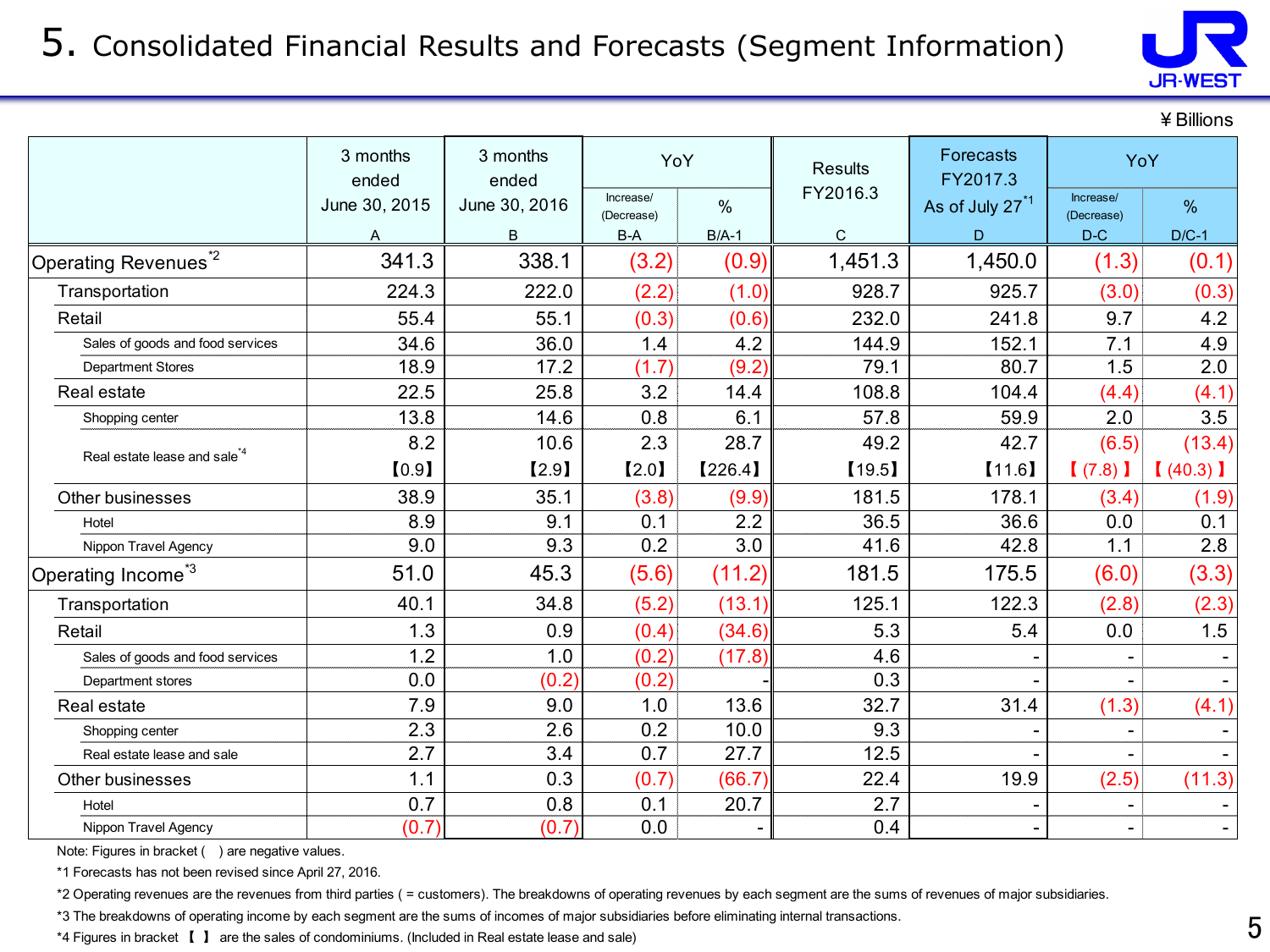

|                                        | As of March 31,<br>2016 | As of June 30,<br>2016 | <b>Difference</b><br>increase/<br>(decrease) |  |
|----------------------------------------|-------------------------|------------------------|----------------------------------------------|--|
|                                        | $\mathsf{A}$            | $\sf B$                | B-A                                          |  |
| <b>Assets</b>                          | 2,843.1                 | 2,783.1                | (60.0)                                       |  |
| Liabilities                            | 1,916.8                 | 1,844.4                | (72.3)                                       |  |
| Net assets                             | 926.3                   | 938.6                  | 12.3                                         |  |
| Balance of Long-term Debt and Payables | 1,001.8                 | 1,011.1                | 9.2                                          |  |
| <b>[Average interest rate (%)</b> ]    | [2.25]                  | [2.24]                 | (0.01)                                       |  |
| Shinkansen Purchase Liability          | 134.6                   | 134.6                  |                                              |  |
| <b>[Average interest rate (%)</b> ]    | [6.28]                  | [6.28]                 |                                              |  |
| <b>Bonds</b>                           | 494.9                   | 504.9                  | 10.0                                         |  |
| <b>[Average interest rate (%)</b> ]    | [2.00]                  | [1.98]                 | $(0.02)$ )                                   |  |
| Equity ratio (%)                       | 30.9                    | 32.0                   | 1.1                                          |  |
| Net assets per share $(*)$             | 4,534.29                | 4,598.48               | 64.19                                        |  |

Note: Figures in bracket () are negative values.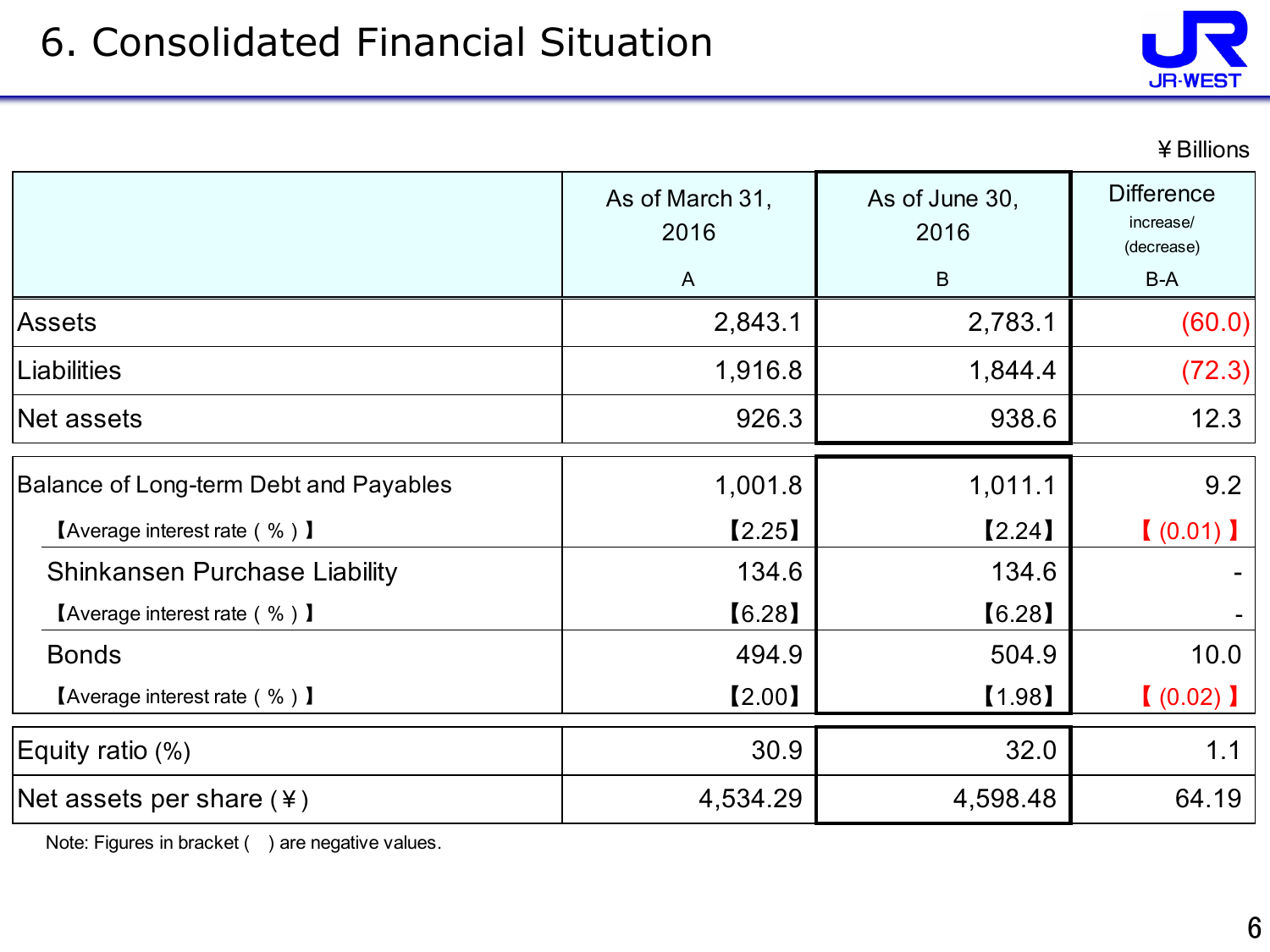Persons, ¥Billions

|                                                             | 3 months ended<br>June 30, 2015 | 3 months ended<br>June 30, 2016 | <b>Results</b><br>FY2016.3 | Forecasts<br>FY2017.3<br>As of July 27 <sup>*2</sup> |
|-------------------------------------------------------------|---------------------------------|---------------------------------|----------------------------|------------------------------------------------------|
| ROA (%, Consolidated)                                       | 1.8                             | 1.6                             | 6.4                        | 6.1                                                  |
| ROE (%, Consolidated)                                       | 3.7                             | 3.1                             | 10.2                       | 11.6                                                 |
| EBITDA (Consolidated) <sup>*1</sup>                         | 87.9                            | 83.9                            | 338.1                      | 338.5                                                |
| Depreciation (Consolidated)                                 | 36.9                            | 38.6                            | 156.6                      | 163.0                                                |
| <b>Capital Expenditures</b><br>(Consolidated, own fund)     | 31.6                            | 34.2                            | 233.1                      | 193.0                                                |
| <b>Capital Expenditures</b><br>(Non-consolidated, own fund) | 27.3                            | 28.0                            | 198.7                      | 163.0                                                |
| Safety-related capital expenditures                         | 19.2                            | 21.0                            | 126.0                      | 104.5                                                |
| Dividends per share $(*)$                                   | $\overline{\phantom{m}}$        |                                 | 135                        | 140                                                  |

|                                       | 3 months ended<br>June 30, 2015 |        | 3 months ended | June 30, 2016 | <b>Results</b>                                                                                                                        | FY2016.3 | <b>Forecasts</b><br>FY2017.3<br>As of July 27 <sup>*2</sup> |        |
|---------------------------------------|---------------------------------|--------|----------------|---------------|---------------------------------------------------------------------------------------------------------------------------------------|----------|-------------------------------------------------------------|--------|
|                                       |                                 |        |                |               | Consolidated   Non-Consolidated   Consolidated   Non-Consolidated   Consolidated   Non-Consolidated   Consolidated   Non-Consolidated |          |                                                             |        |
| No. of employees at the end of period | 48,557                          | 27,342 | 48,469         | 26,846        | 47,456                                                                                                                                | 26,555   |                                                             |        |
| Financial Expenses, net               | (5.8)                           | (5.3)  | (5.5)          | (5.0)         | (23.3)                                                                                                                                | (22.6)   | (22.0)                                                      | (21.3) |
| Interest and dividend income          | 0.1                             | 0.6    | 0.1            | 0.6           | 0.7                                                                                                                                   | 1.5      | 0.6                                                         | 1.2    |
| Interest expenses                     | 6.0                             | 6.0    | 5.7            | 5.7           | 24.1                                                                                                                                  | 24.1     | 22.6                                                        | 22.5   |

Note: Figures in bracket ( ) are negative values.

\*1 EBITDA = Operating Income + Depreciation